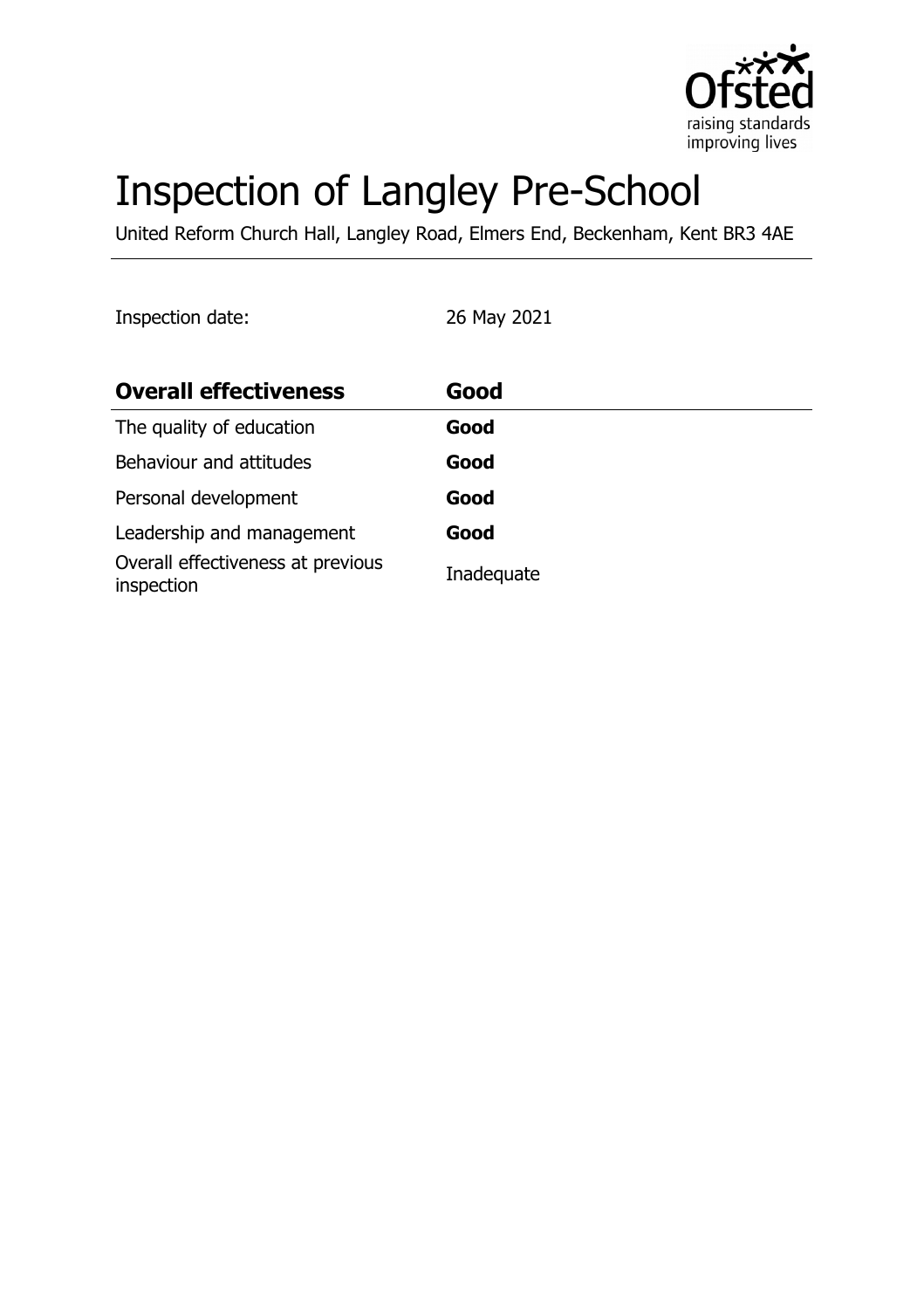

# **What is it like to attend this early years setting?**

#### **The provision is good**

Children form close emotional bonds with the friendly staff, and show that they feel safe and settled. Children feel confident to approach staff when they need reassurance or when they need help to resolve sharing issues. Staff have high expectations for children's behaviour. They prioritise children's emotional needs and effectively implement the setting's ethos in this regard. All children, including those with special educational needs and/or disabilities (SEND), make good progress in their learning and benefit from close support from staff to catch up with their peers. Children demonstrate curiosity to explore different materials. For example, older children observe glue, as it drips from the spreader, and then experiment tilting the spreader upwards to slow down the drips. Young children enjoy painting. They demonstrate familiarity with the environment as they independently choose and return the resources they need for the activity. Staff promote children's understanding of diversity. Children learn to value differences. Staff respond well to young children's non-verbal communication and encourage them to make choices. Children flourish in an inclusive environment. Staff work in close partnerships with families to support a smooth settling in for children who return after a period of absence during the current pandemic situation.

### **What does the early years setting do well and what does it need to do better?**

- Staff work well as a team and are positive role models for the children. Selfevaluation is effective and the team has achieved significant improvement in the quality of education and care since the previous inspection. Staff supervision is effective and focuses well on achieving better outcomes for children. Staff have improved their safeguarding knowledge through training.
- $\blacksquare$  The management team works effectively with parents, other professionals, and schools to plan and provide targeted support for children with SEND. Children make good progress from their starting points. Staff provide opportunities for children to learn about people's differences, for instance children explore toy models of people in wheelchairs.
- Staff promote children's early literacy and mathematical skills. They teach children to identify numerals and to use mathematical language in play. They encourage children's participation at story time and help them learn to identify the initial sounds in words. Children learn to use technology, for example they learn how to get headphones on and listen to stories.
- Key persons have a detailed knowledge of children and their needs and plan a curriculum that helps to promote children's interests. Children who speak English as an additional language swiftly develop their understanding of new words. However, staff have not fully considered more effective ways to sequence planning for children who have a good vocabulary but are hesitant to speak a new language.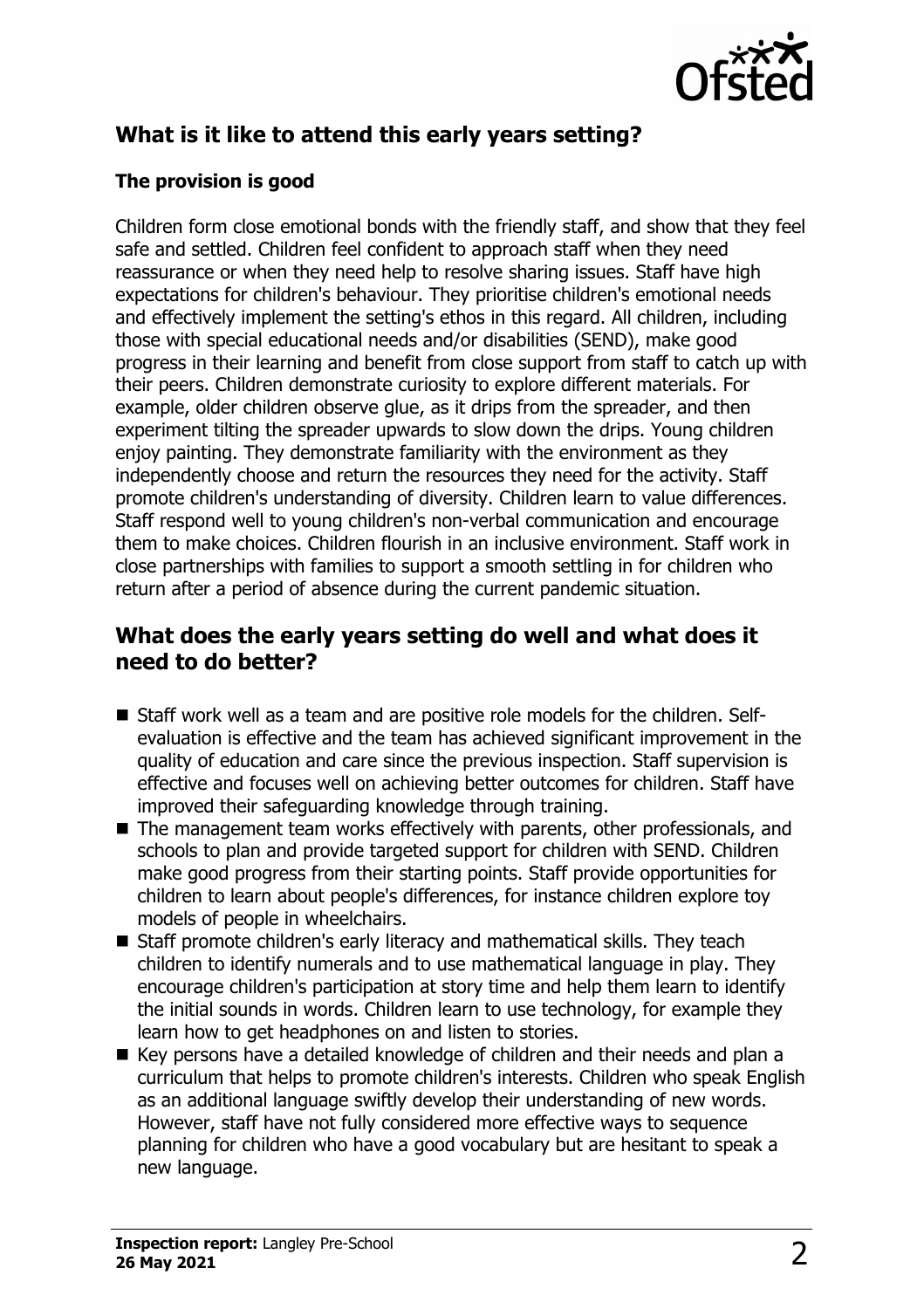

- Children build on their physical skills. Young children hold a chalk effectively to make marks on the patio. Older children learn to follow a sequence of body movements to achieve a desired result. They use their hands for support to climb onto a balancing beam and then balance their feet carefully as they let go of their hands and walk on the beam. Staff supervise children well during these activities to ensure their safety and praise them for their achievements. Children are motivated to explore. The management team use funding well to enhance children's outdoor play.
- $\blacksquare$  Staff support a smooth transition for children as they move between activities. Children behave well and follow the clear instructions from staff as they prepare for outdoor play. They benefit from a relaxed environment as they learn selfhelp skills, such as changing their shoes and getting their coats on. Staff help children to follow good hygiene routines and they work closely with parents to help children learn to make healthy choices.
- $\blacksquare$  Children build on their imagination, for example through using their own experiences when they pretend to cook food. Staff skilfully extend their learning by providing a recipe to refer to. Children look at the pictures in the book and add corresponding play food, such as carrots and tomatoes to the pan.
- $\blacksquare$  The management team continue to adapt the ways in which they communicate with parents, to further strengthen the existing, good information-sharing processes.

### **Safeguarding**

The arrangements for safeguarding are effective.

The management team ensures that staff who lead safeguarding at the setting have appropriate training to carry out their roles. Staff have a secure understanding of the procedures to follow should they have concerns for children's welfare. The provider ensures that staff have up-to-date knowledge of wider safeguarding matters including the 'Prevent' duty guidance for England and Wales. Staff understand the procedures to follow in the event of an allegation against a member of staff. Staff teach children to keep themselves safe.

# **What does the setting need to do to improve?**

#### **To further improve the quality of the early years provision, the provider should:**

- $\blacksquare$  strengthen the planning to more effectively incorporate the detailed knowledge which staff have of children's achievements and sequence activities effectively to further improve the impact on children
- $\blacksquare$  continue to improve the existing good systems for communication, to further enhance effective information sharing with all parents.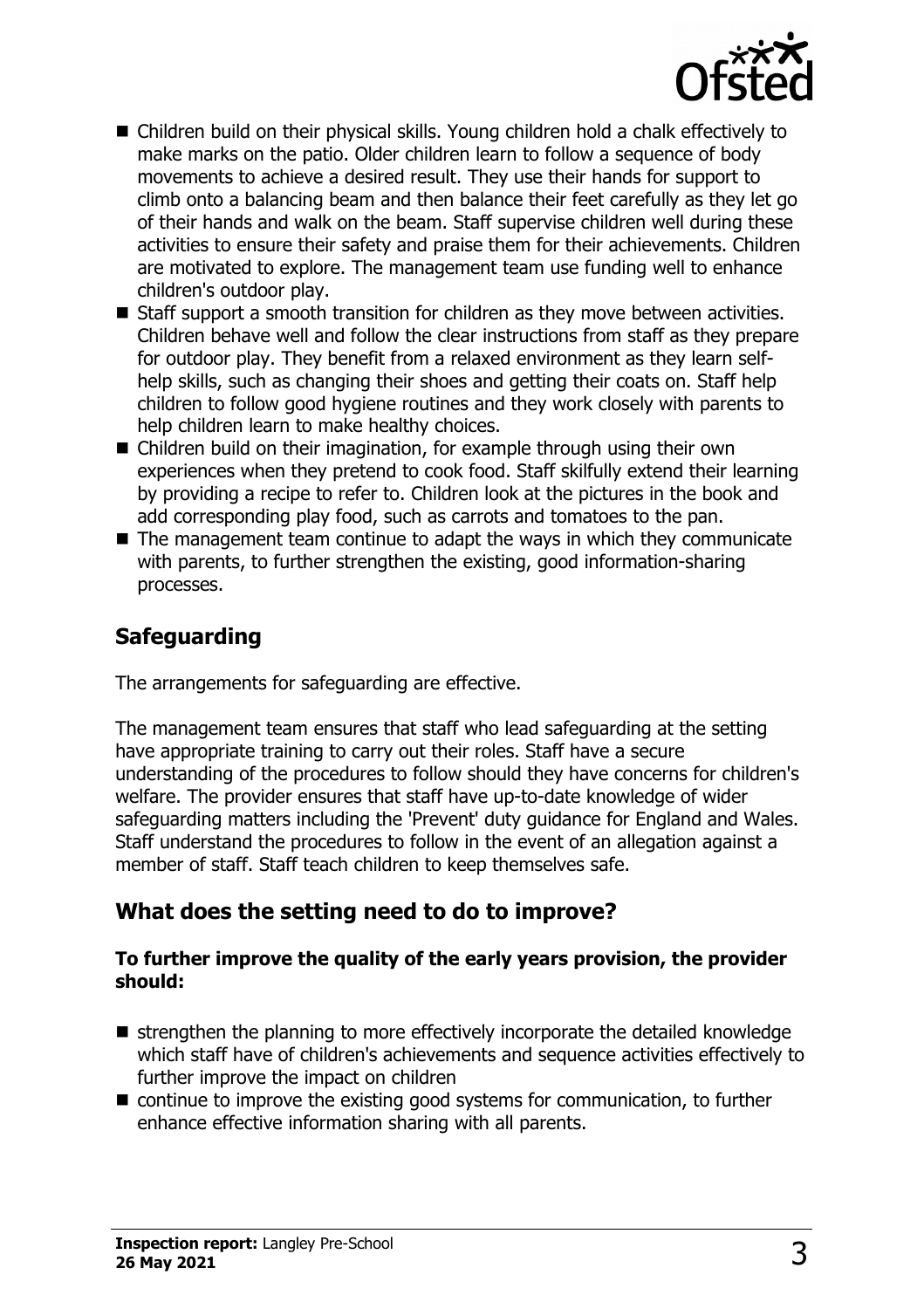

| <b>Setting details</b>                         |                                                                                      |
|------------------------------------------------|--------------------------------------------------------------------------------------|
| Unique reference number                        | 159399                                                                               |
| <b>Local authority</b>                         | <b>Bromley</b>                                                                       |
| <b>Inspection number</b>                       | 10144765                                                                             |
| <b>Type of provision</b>                       | Childcare on non-domestic premises                                                   |
| <b>Registers</b>                               | Early Years Register, Compulsory Childcare<br>Register, Voluntary Childcare Register |
| Day care type                                  | Sessional day care                                                                   |
| Age range of children at time of<br>inspection | 2 to $4$                                                                             |
| <b>Total number of places</b>                  | 32                                                                                   |
| Number of children on roll                     | 36                                                                                   |
| Name of registered person                      | Jupp, Jennifer                                                                       |
| Registered person unique<br>reference number   | RP511633                                                                             |
| <b>Telephone number</b>                        | 0780 3826290                                                                         |
| Date of previous inspection                    | 23 January 2020                                                                      |

#### **Information about this early years setting**

Langley Pre-School registered in 1999 and is located in Beckenham, in the London Borough of Bromley. The pre-school usually operates from Monday to Friday during term time only. It is temporarily closed on Mondays due to the current pandemic situation. It currently operates from Tuesday to Friday from 9.15am to 3.30pm. Seven members of staff work at the setting, six staff hold childcare qualifications at level 3 and one staff holds a childcare qualification at level 2. The pre-school provides funded early education for children aged two, three and four years.

# **Information about this inspection**

**Inspector** Geetha Ramesh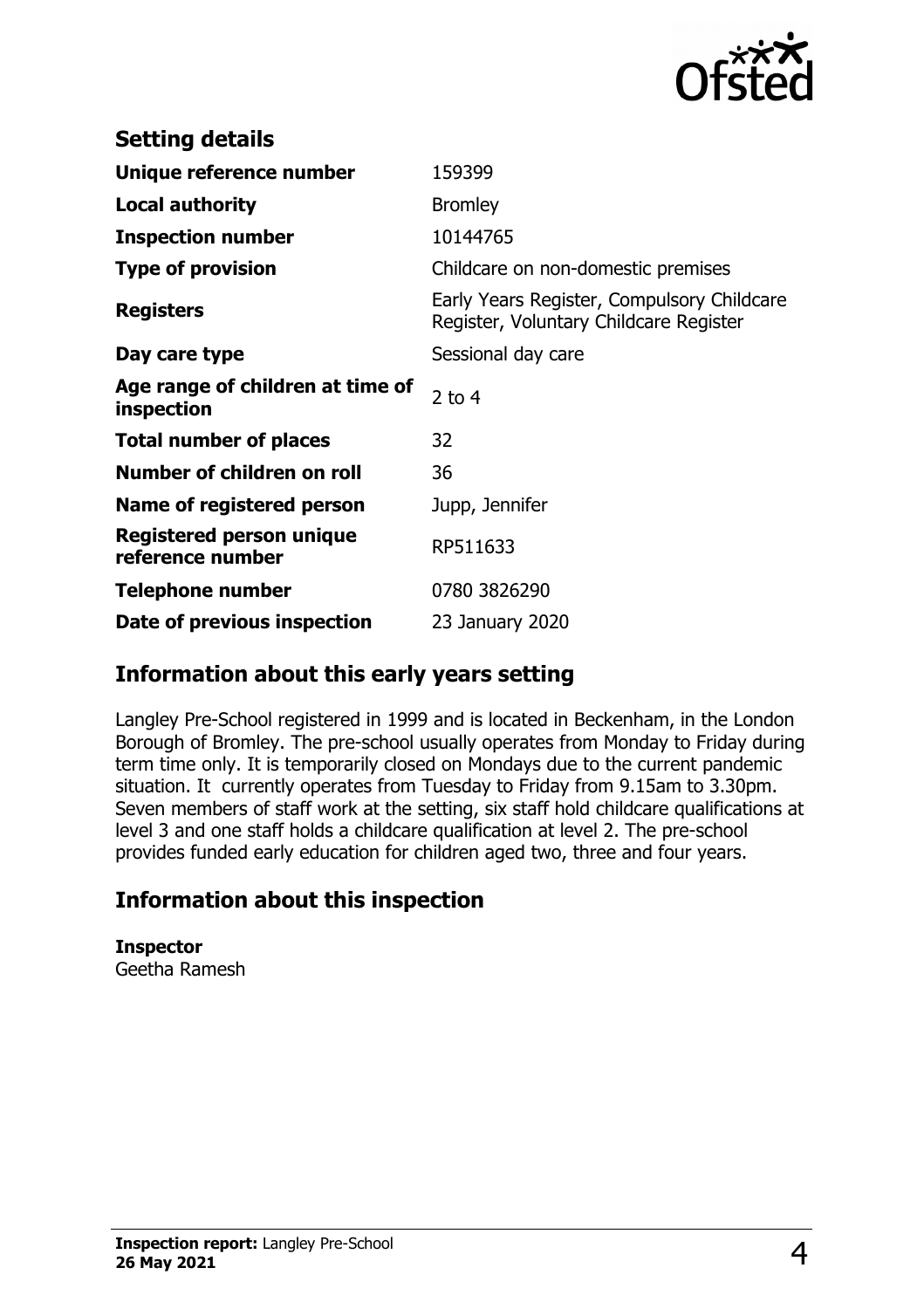

#### **Inspection activities**

- $\blacksquare$  This was the first routine inspection the setting received since the COVID-19 (coronavirus) pandemic began. The inspector discussed the impact of the pandemic with the setting and has taken that into account in their evaluation of the setting.
- $\blacksquare$  The manager and the inspector carried out a learning walk together and discussed the intent, implementation and impact of the curriculum.
- $\blacksquare$  Parents shared their views with the inspector regarding their children's time at the setting.
- $\blacksquare$  The inspector took account of children's views and had discussions with staff.
- $\blacksquare$  The inspector carried out a joint observation with the manager and assessed the quality of education.
- $\blacksquare$  The provider and the manager attended a meeting with the inspector and shared information regarding the provision and arrangements for safeguarding.

We carried out this inspection under sections 49 and 50 of the Childcare Act 2006 on the quality and standards of provision that is registered on the Early Years Register. The registered person must ensure that this provision complies with the statutory framework for children's learning, development and care, known as the early years foundation stage.

If you are not happy with the inspection or the report, you can [complain to Ofsted.](http://www.gov.uk/complain-ofsted-report)